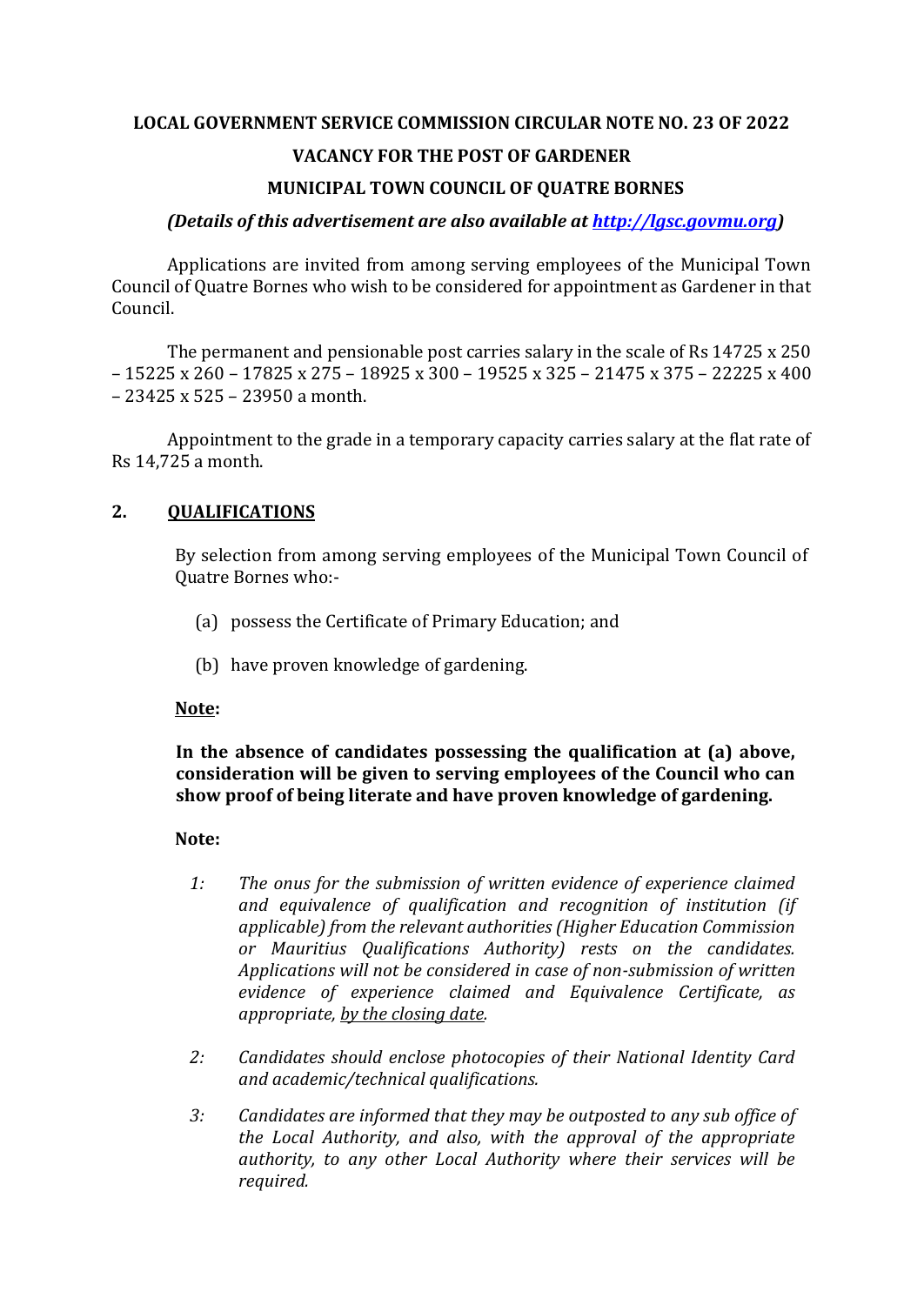# **3. DUTIES**

- 1. To perform the basic operations of gardening which consist of digging, hoeing and raking of soil during the preparation of flower beds, application of fertilizers and manures, planting of seedlings for seasonal flowering, mulching, weeding and watering.
- 2. To maintain and upkeep gardens in an orderly and attractive manner which comprise the following:-
	- (a) a general control of common pests and diseases attacking plants by careful application of insecticides and fungicides;
	- (b) cutting of grass with scythe blades, lawn mowers, brush cutters, shears and Ride-on;
	- (c) cutting of grass vergers with bill-hooks and hedge shears;
	- (d) pruning of shrubs and trimming of hedges with hedge shears, hedge trimmers or other appropriate tools; and
	- (e) lopping of trees with forester's knife, chain saw or other appropriate tools.
- 3. To prepare sites for sports-grounds and children playgrounds.
- 4. To embellish all green spaces, recreational parks and other areas within the aegis of the Council.
- 5. To perform general gardening works such as preparation of plants by seeds, cutting, grafting, potting, layering and other propagation practices.
- 6. To perform landscaping works as and when required.
- 7. To perform green and floral decorations for all official functions and as and when required.
- 8. To perform such other duties directly related to the main duties listed above or related to the delivery of the output and results expected from Gardeners in the roles ascribed to them according to their postings.

# **4. MODE OF APPLICATION**

- (i) Qualified candidates should submit their applications on LGSC Form 7a which may be obtained either from the Office of the Local Government Service Commission, Louis Pasteur Street, Forest Side or from the Municipal Town Council of Quatre Bornes.
- **Note:** Details of this advertisement as well as the application form (LGSC Form 7a) are also available on the website of the LGSC at the following address: *[http://lgsc.govmu.org](http://lgsc.govmu.org/)*.